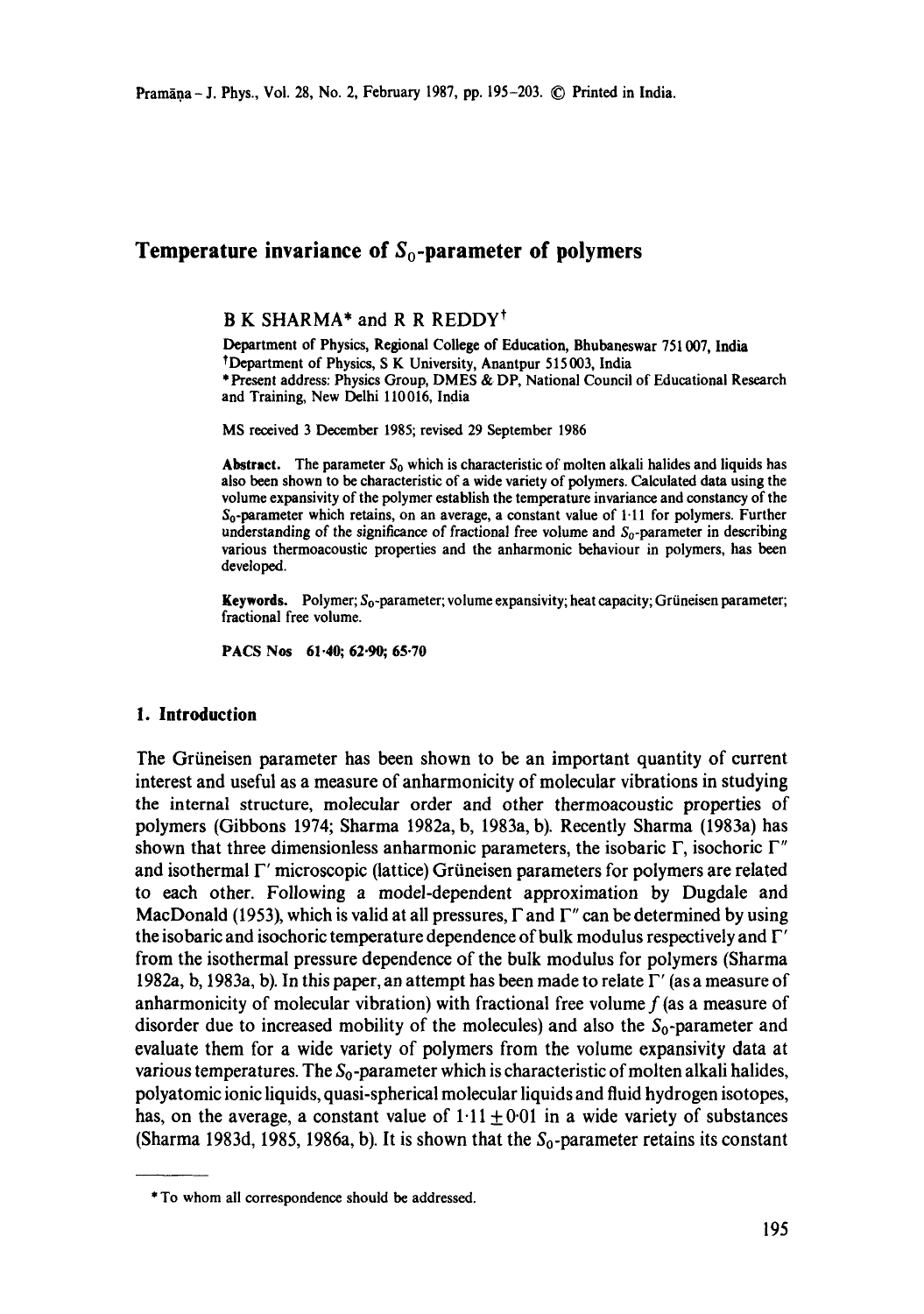value even in polymers at various temperatures and describes the temperature and volume or pressure dependence of several thermoacoustic and anharmonic parameters of polymers.

# **2. So-parameter and Griineisen parameter**

The parameter  $S_0$  may be expressed as (Sharma 1985, 1986a; Sharma and Reddy 1985)

$$
S_0 = -\left(\frac{x}{2}\right)\left(3 + 4\alpha T\right) = B(1 + 2\alpha T)\left(3 + 4\alpha T\right) \tag{1}
$$

where  $x = (d \ln p_i/d \ln T)v$  is the isochoric temperature coefficient of internal pressure,  $\tilde{B} = (B/B^*) = (\tilde{V})^{C_1}$  the reduced isothermal bulk modulus,  $\tilde{V} = (V/V^*)$  is the reduced specific volume,  $V^*$ ,  $B^*$  are respectively the hard core specific volume and bulk modulus at absolute zero temperature,  $C_1 = (dB/dp)_{T}$  the Moelwyn-Hughes parameter,  $p_i = (\alpha T B)$  the internal pressure which is identical to kinetic pressure in the zero pressure limit (at normal atmospheric pressure),  $\alpha$ , B are respectively the volume expansivity and bulk modulus of the polymer at absolute temperature Tand pressure p.

Using equation (1) the Huggins parameter,  $F$  for a polymer (Sharma 1983a) can be shown to be related to  $S_0$  as

$$
F = 1 + (2/3) \alpha T - (\dim B / \dim T)_v
$$
  
= 2[1 + S<sub>0</sub>/(3 + 4\alpha T)] - (3 + 4\alpha T)/3. (2)

The isochoric and isothermal lattice Grüneisen parameters for a polymer (Sharma 1982a, 1983a) and  $S_0$ , using (1) and (2), as

$$
\Gamma'' = (\dim B/d \ln T)_v / 2 \alpha T = 1 - S_0 [\alpha T (3 + 4 \alpha T)]^{-1},
$$
\n(3)  
\n
$$
\Gamma'' = (1/2) [(\frac{d}{d} \rho)_T - 1] = \Gamma + \Gamma''
$$
\n
$$
= (2/3) (4 + \alpha T) + (2\alpha T)^{-1} - S_0 [\alpha T (3 + 4\alpha T)]^{-1}
$$
\n
$$
= (2/3) \alpha T + (2 - F + 4\alpha T) (2\alpha T)^{-1}.
$$
\n(4)

Equation (3) shows that  $\Gamma''$  is a negative quantity for a polymer, unlike quasi-spherical molecular liquids and fluorocarbon fluids (Sharma 1983c, d). Theoretical justification of this proposal has also been reported by Sharma (1983a) using the experimental data available on the temperature and pressure derivatives of the bulk modulus for the polymer. Equations (2)-(4) show that the parameters, F,  $\Gamma'$  and  $\Gamma''$  are related to  $S_0$  and can be expressed in terms of only the volume expansivity of the polymer. The present proposal of relating  $\Gamma'$  to  $\alpha$  agree closely with the suggestion of Hartmann (1979) and Curro (1973) that the anharmonicity of intermolecular energy or potential is also governed by thermal expansion and a number of internal degrees of freedom. During the volume expansion of the polymer, more and more disorder is introduced which results in the changes in molecular vibration frequency, molecular order and structure, making the polymer less anharmonic at higher temperature than at lower temperature (Gibbons 1974; Warfield 1974; Gilmour *et al* 1978).

The fractional free volume as a measure of disorder due to increased mobility of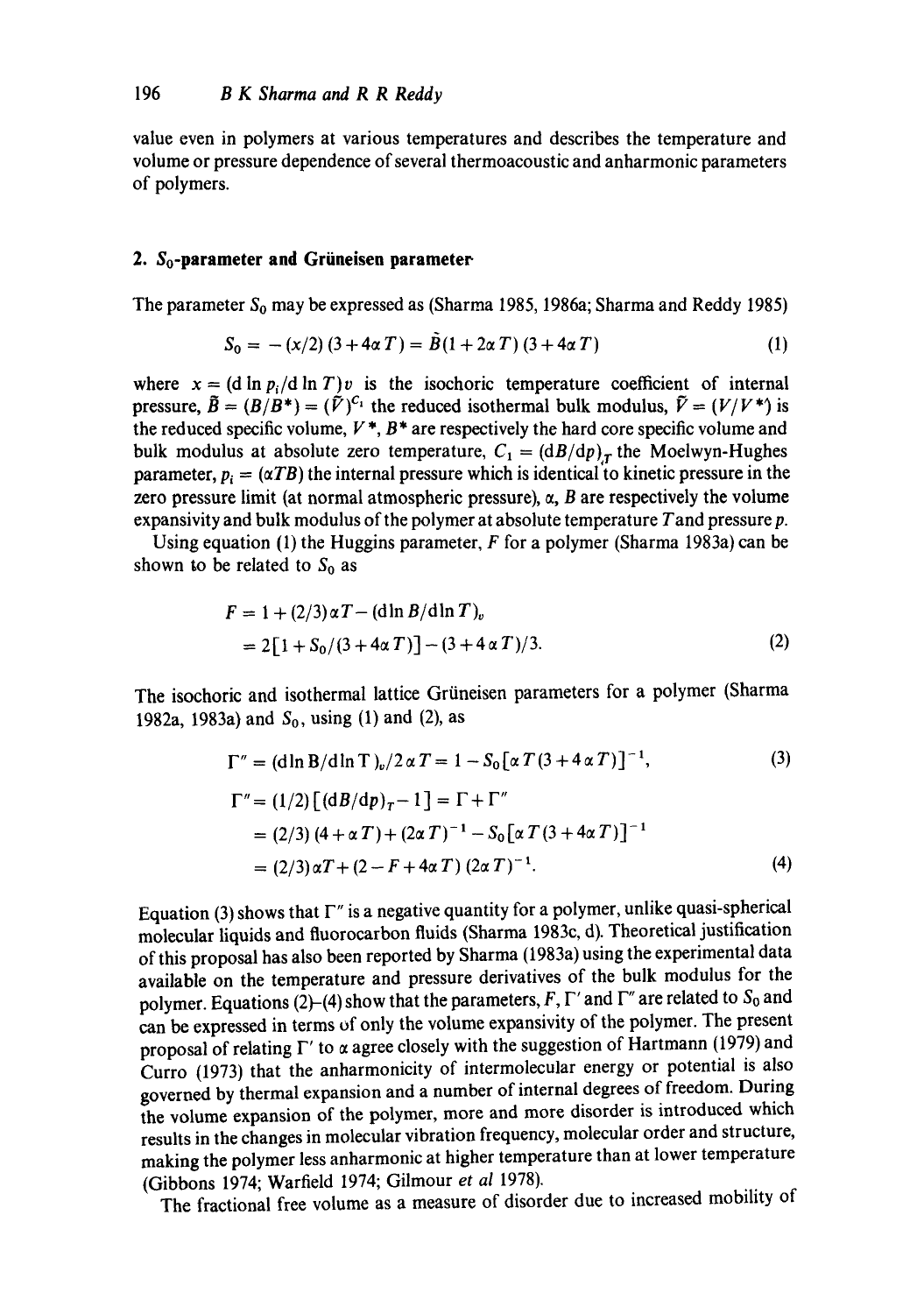molecules in a polymer can be expressed in terms of  $\Gamma'$  as (Sharma 1983d)

$$
f = (V_a/V) = (\Gamma' + 1)^{-1},\tag{5}
$$

where  $V_a = (V - V^*)$  is the free (available) volume of the molecules of the polymer. Equation (5) may be rearranged to give the dimensionless parameter  $A^*$  in terms of f and  $\Gamma'$  as

$$
A^* = 1 + (f/\Gamma') = 1 + f^2/(1 - f). \tag{6}
$$

Equation (6) shows that at low temperatures, close to absolute zero, the polymeric system would tend to be ordered, exhibiting little thermal expansion and fractional free volume, thereby making the parameter  $A^*$  a constant equal to unity.

Equations (1)-(6) demonstrate the significance of f and  $S_0$  in describing thermoacoustic properties and the anharmonic behaviour in polymers. Using these equations the parameters X,  $\Gamma''$ ,  $\Gamma'$ , f, F,  $A^*$  and  $S_0$  have been evaluated for 27 polymers. The necessary experimental data on  $\alpha$  are taken from literature (Allen *et al* 1960; Sharma 1982a, b, 1983a, b; Orwoll and Flory 1967; Eichinger and Flory 1968; Barker and Chen 1967). The results are presented in table 1. The parameter  $S_0$  for polystyrene, nylon 6 and teflon at various temperatures from 173 K to 383 K has been calculated using experimental data on  $\alpha$  from literature (Urzendowski and Guenther 1970). A plot of  $S_0$  as a function of temperature for these polymers is shown in figure 1.

# **3. Isochoric temperature coefficient of heat capacity and bulk modulus**

Treating the fluctuation of intermolecular energy as the perturbation due to localized ordering of molecules, arising out of the effect of order in the random or disordered state in a polymer (Sharma 1980), the internal energy  $E$  may be expressed as

$$
E = p_i V + T C_v = \Phi \left[ 1 + (\overline{\Gamma})^{-1} \right] \tag{7}
$$

in which the thermodynamic Grüneisen parameter,  $\overline{\Gamma}$  treated as a measure of thermal stress for a polymer may be expressed as (Gilmour *et al* 1978; Sharma 1983d)

$$
\overline{\Gamma} = V \left( \frac{dp}{dE} \right)_v = p_i V / T C_v, \tag{8}
$$

where  $C_v = (dE/dT)_v$  is the isochoric heat capacity and  $\Phi = p_i V$  the intermolecular energy of the polymer. From thermodynamic considerations, using  $(1)$ ,  $(3)$ ,  $(7)$  and  $(9)$ ,



Figure 1. A plot of S<sub>0</sub> vs temperature of polystyrene, nylon 6 and teflon.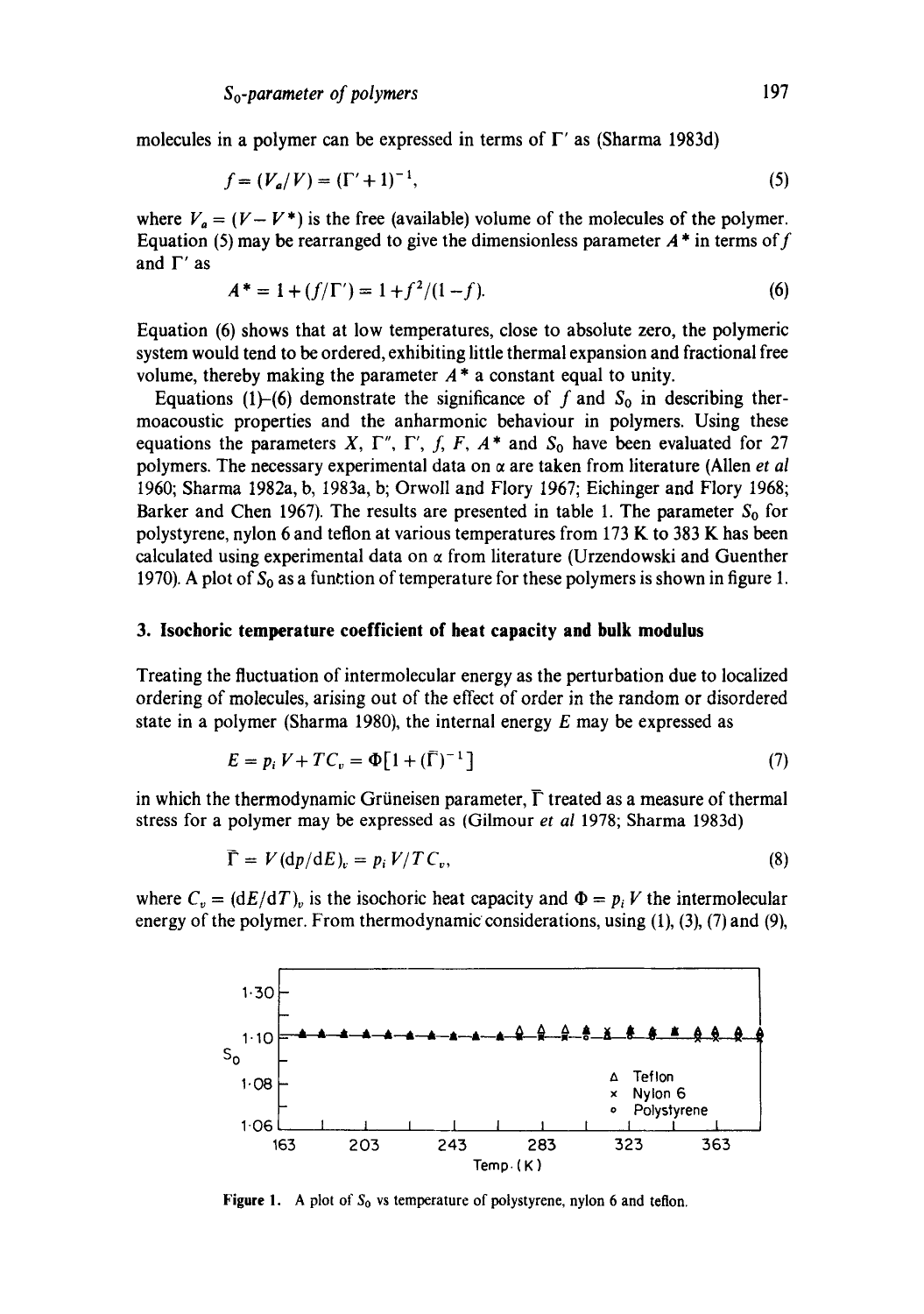|                                        | T                | $\alpha \times 10^{4a-e}$ |          |            |           |           |                  |           |           |
|----------------------------------------|------------------|---------------------------|----------|------------|-----------|-----------|------------------|-----------|-----------|
| Polymer                                | (K)              | $(K^{-1})$                | X        | $\Gamma''$ | $\Gamma'$ | F         | $\boldsymbol{f}$ | $A^*$     | $S_0$     |
| 1                                      | $\boldsymbol{2}$ | 3                         | 4        | 5          | 6         | 7         | 8                | 9         | 10        |
| n-Tetradecane                          | 293              | 9.0                       | $-0.552$ | $-0.048$   | 3.691     | $1 - 201$ | 0.213            | 1.057     | 1.120     |
| Squalane                               | 293              | $8-1$                     | $-0.568$ | $-0.196$   | 3.736     | 1.251     | 0.211            | 1.054     | 1.121     |
| Polystyrene                            | 293              | 6.8                       | $-0.590$ | $-0.482$   | 3.827     | 1.325     | 0.207            | 1.048     | 1.121     |
| Poly(ethyl acrylate)                   | 293              | 68                        | $-0.590$ | $-0.482$   | 3.827     | 1.325     | 0.207            | 1.048     | 1.121     |
| Squalene                               | 293              | 7.6                       | $-0.576$ | $-0.294$   | 3.767     | 1.279     | 0.210            | 1.052     | 1.121     |
| Natural rubber                         | 293              | 6.7                       | $-0.592$ | $-0.509$   | 3.836     | 1.331     | 0.207            | 1.048     | $1 - 121$ |
| Poly(ethylene oxide<br>dimethyl ether) | 293              | 7.8                       | $-0.573$ | $-0.253$   | 3.754     | 1.268     | 0.210            | 1.052     | 1.121     |
| Poly(propylene oxide                   |                  |                           |          |            |           |           |                  |           |           |
| dimethyl ether)<br>Poly (dimethyl      | 293              | 7.8                       | $-0.573$ | $-0.253$   | 3754      | 1.268     | 0.210            | 1.052     | 1.121     |
| siloxane)<br>Poly(methyl               | 293              | 90                        | $-0.552$ | $-0.048$   | 3.691     | 1.201     | 0.213            | 1.057     | 1.120     |
| phenyl siloxane)<br>Poly(trifluoro-    | 293              | 76                        | $-0.576$ | $-0.294$   | 3.767     | 1.279     | 0.210            | 1.052     | 1.121     |
| chloroethylene)                        | 293              | 8·1                       | $-0.568$ | $-0.196$   | 3.736     | 1.251     | 0.211            | 1.054     | 1.121     |
| Phenolic polymer                       | 303              | $3-1$                     | $-0.661$ | $-2.520$   | 4.532     | 1.536     | 0.181            | 1.026     | 1.116     |
| Polyphenyl quinoxaline                 | 303              | $2-6$                     | $-0.673$ | $-3.269$   | 4.797     | 1.568     | 0.172            | $1 - 021$ | 1.115     |
| Polymethyl                             | 298              | 2.1                       | $-0.685$ | $-4472$    | 5.226     | 1.601     | 0.161            | 1:017     | 1.113     |
| Methacrylate                           | 303              | 2.70                      | $-0.670$ | $-3.097$   | 4.736     | 1.561     | 0.174            | 1.022     | 1.115     |
| Polyethylene oxide                     | 298              | 3.30                      | $-0.658$ | $-2.346$   | 4.470     | 1.527     | 0.183            | 1.027     | 1.117     |
|                                        | 358              | 14.0                      | $-0.437$ | $-0.564$   | 3.562     | 0.769     | 0.219            | 1.073     | 1.094     |
| Poly(acrylonitrile                     |                  |                           |          |            |           |           |                  |           |           |
| butadiene styrene)<br>Polyethylene     | 293              | $3-0$                     | -- 0-666 | $-2.787$   | 4.626     | 1.549     | 0.178            | $1 - 024$ | 1.116     |
| terephthalate                          | 298              | 1.6                       | $-0.696$ | $-6.304$   | 5.881     | 1.633     | 0.145            | 1.012     | $1-111$   |
| SBR rubber                             | 298              | 66                        | $-0.592$ | $-0.505$   | 3.835     | 1.330     | 0.207            | 1.048     | 1.121     |
| <b>Buty IIR</b>                        | 298              | 57                        | $-0.609$ | –0.793     | 3.930     | 1.383     | 0.203            | 1.043     | 1.121     |
| Polyisobutylene                        | 273              | 5.51                      | $-0.622$ | – 1∙067    | 4.024     | 1.421     | 0.199            | 1.039     | 1.120     |
|                                        | 298              | 5.55                      | $-0.612$ | $-0.850$   | 3.950     | 1.392     | 0.202            | 1.042     | $1-120$   |
|                                        | 323              | 5.60                      | $-0.602$ | $-0.664$   | $3 - 887$ | 1.361     | 0.205            | 1.045     | $1 - 121$ |
|                                        | 373              | 5.68                      | -0583    | $-0.375$   | $3-792$   | 1.300     | 0.209            | $1-050$   | 1.121     |
|                                        | 423              | 5.77                      | $-0.564$ | $-0.155$   | 3.723     | 1.238     | 0.212            | 1.055     | 1.121     |
| Polymethylene                          | 298              | 6.92                      | $-0.586$ | $-0.421$   | 3.807     | 1.311     | 0.208            | 1.049     | 1.121     |
|                                        | 373              | 7-12                      | $-0.551$ | $-0.038$   | $3 - 688$ | $1-197$   | 0.213            | $1-057$   | 1.120     |
|                                        | 413              | 7.20                      | $-0.534$ | $+0.102$   | 3.649     | 1.137     | 0.215            | $1 - 061$ | 1.118     |
|                                        | 453              | 7.37                      | $-0.515$ | $+0.229$   | 3.616     | 1.070     | 0.217            | 1.064     | 1.116     |
| Teflon                                 | 295              | 1.35                      | $-0.703$ | $-7.823$   | 6.425     | 1.650     | 0.135            | $1 - 010$ | 1.110     |
|                                        | 303              | $2 - 70$                  | $-0.670$ | $-3.097$   | 4.736     | 1.561     | 0.174            | 1.022     | 1.115     |
| Nylon 6                                | 303              | $2-40$                    | $-0.677$ | $-3.656$   | 4.935     | 1.580     | 0.168            | 1.020     | 1.114     |
| Lexan PC                               | 303              | 2.00                      | $-0.686$ | $-4.663$   | 5.294     | 1.606     | 0.159            | 1.016     | 1.113     |
| Polyethylene                           | 303              | 4.60                      | $-0.629$ | $-1.258$   | 4.089     | 1.444     | 0.196            | 1.037     | 1.120     |
| Hexamethyl                             |                  |                           |          |            |           |           |                  |           |           |
| disiloxane                             | 293              | $13 - 8$                  | $-0.480$ | $-0.406$   | 3.579     | 0.941     | 0.218            | 1.069     | $1 - 108$ |
| Octamethyl                             |                  |                           |          |            |           |           |                  |           |           |
| trisiloxane                            | 293              | $12 - 4$                  | $-0.500$ | $-0.312$   | 3.597     | 1.015     | 0.218            | 1.066     | 1.113     |

Table 1. Calculated values of the  $S_0$  constant and other related anharmonic and thermoacoustic parameters of polymers.

<sup>a</sup> Allen *et al* (1960); <sup>b</sup> Sharma (1982a, b, 1983a, b); <sup>c</sup> Eichinger and Flory (1968); <sup>d</sup> Barker and Chen (1967); eOrwoll and Flory (1967).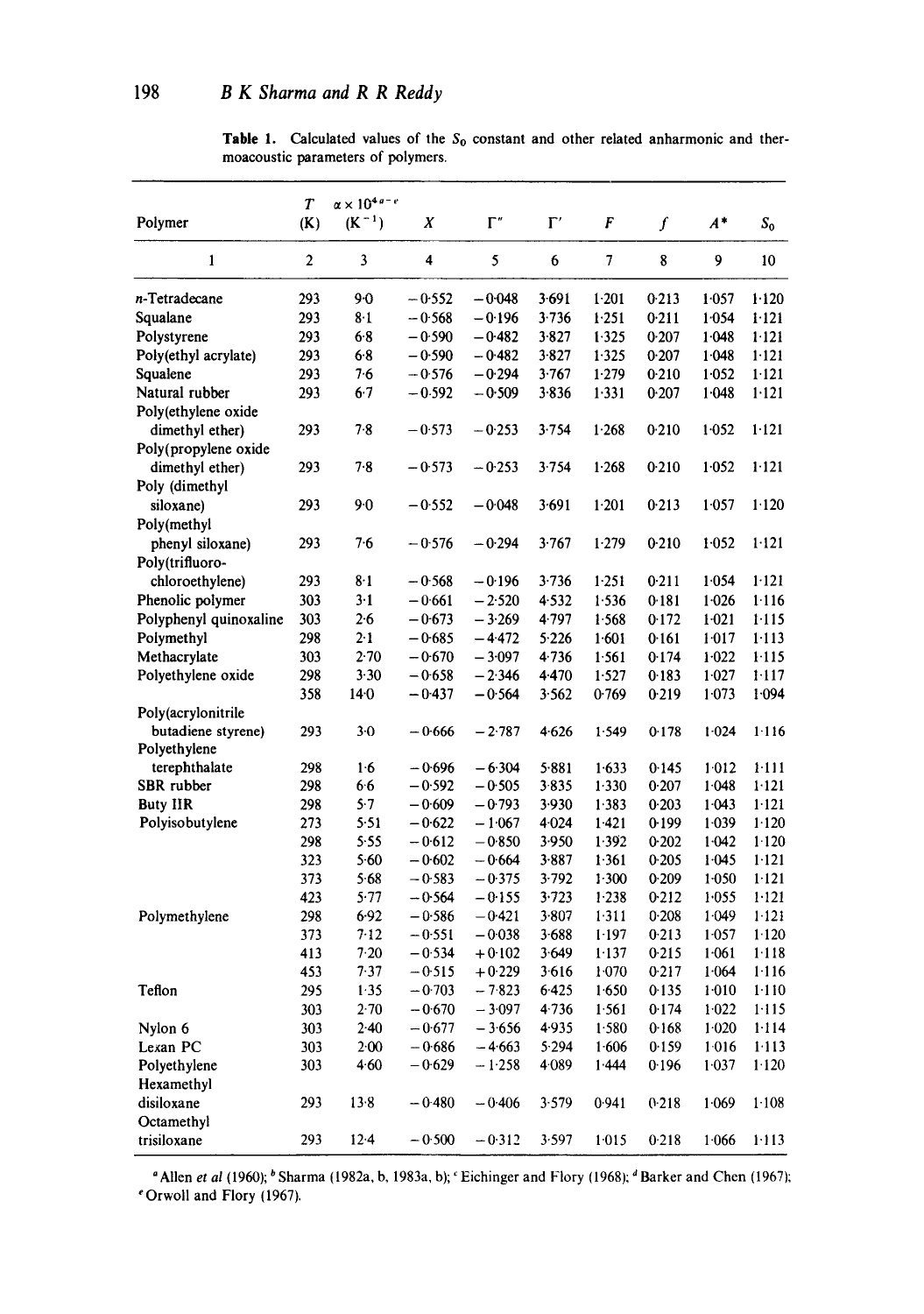together with the expressions of isothermal volume derivatives of  $C_v$  and  $\overline{\Gamma}$  obtained earlier (Sharma 1986a), the first order isochoric and isobaric temperature coefficients of  $C_v$  and  $\overline{\Gamma}$  for a polymer can be shown to be related to  $S_0$  as

$$
Y = (\dim C_v / \dim T)_v = 2 S_0 \, \overline{\Gamma} (3 + 4\alpha \, T)^{-1}, \tag{9}
$$

$$
Y' = (\dim C_v / \dim T)_p = S_0 \,\overline{\Gamma} (3 + 4\alpha \, T)^{-1} \, (2 - \alpha \, T), \tag{10}
$$

$$
Z = (\dim \overline{\Gamma}/\dim T)_v = -[1 + 2S_0(\overline{\Gamma} + 1)(3 + 4\alpha T)^{-1}], \qquad (11)
$$

$$
Z' = (\dim \overline{\Gamma}/\dim T)_p = Z + \lambda \alpha T = -[1 + \alpha T(2\Gamma'' - 1) + 2S_0(3 + 4\alpha T)^{-1} + S_0 \overline{\Gamma}(3 + 4\alpha T)^{-1} (2 - \alpha T)].
$$
 (12)

in which  $\lambda = (\text{d}\ln\overline{\Gamma}/\text{d}\ln V)_T$  expresses the isothermal volume derivative of  $\overline{\Gamma}$  for the polymer. Equations (11) and (12) show that  $\overline{\Gamma}$  decreases with rise of temperature at constant volume and at constant pressure for the polymer. This proposal agrees closely with the suggestion of Gibbons (1974) that the thermal stress developed within the polymer chains due to large number of internal degrees of freedom is reduced, resulting in the drop of  $\overline{\Gamma}$  in polymers at high temperatures.

The relationship between the adiabatic bulk modulus,  $B<sub>s</sub>$  and isothermal bulk modulus, B can be expressed as (Swenson 1968; Roberts and Smith 1970)

$$
B_s - B = TC_v(\overline{\Gamma})^2 / V. \tag{13}
$$

Equations  $(8)$ - $(13)$  lead to the general relations between the isochoric temperature and isothermal pressure coefficients of  $B_s$  and  $B$  as

$$
(B_s/B) (\dim B_s/d\ln T)_v - (\dim B/d\ln T)_v
$$
  
=  $\bar{\Gamma} \alpha T [1 + 2 S_0 \bar{\Gamma} (3 + 4\alpha T)^{-1} + (2Z/\bar{\Gamma})],$  (14)  

$$
(\mathrm{d}B/\mathrm{d}p)_T - (\mathrm{d}B_s/\mathrm{d}p)_T = \bar{\Gamma} \alpha T [1 - 4\Gamma'' + S_0 \bar{\Gamma} (3 + 4\alpha T)^{-1}].
$$
 (15)

By assuming that  $\bar{\Gamma}$  has no intrinsic (constant volume) temperature dependence, equations (14) and (15) reduce to the approximate relations obtained by Swenson (1968) and Roberts and Smith (1970). The present result presents an improvement over the work of these workers and expresses the correct isothermal volume and isochoric temperature dependence of  $C_v$  and  $\overline{\Gamma}$  for the polymer. Equations (9)–(12), (14) and (15) demonstrate further the significance of  $S_0$  in describing temperature, volume or pressure dependence of  $C_v$ ,  $\overline{\Gamma}$ ,  $B_s$  and B for a polymer and evaluating them from the knowledge of  $\bar{\Gamma}$  and  $\alpha$  for the polymer. Using (1), (8), (9)–(12) the parameters  $\bar{\Gamma}$ ,  $S_0$ , Y, Y',  $\lambda$  and  $(Z' - Z)$  have been evaluated for 23 polymers. The necessary experimental data on thermoacoustic parameters are taken from literature (Warfield 1974; Eichinger and Flory 1968; Sharma 1982a, b, 1983a, b; Urzendowski and Guenther 1970). The results are presented in table 2.

## **4. Results and discussion**

The calculated values of the isochoric temperature coefficient of both the internal pressure and bulk modulus in table 1 are negative. The absolute values of  $X$  range from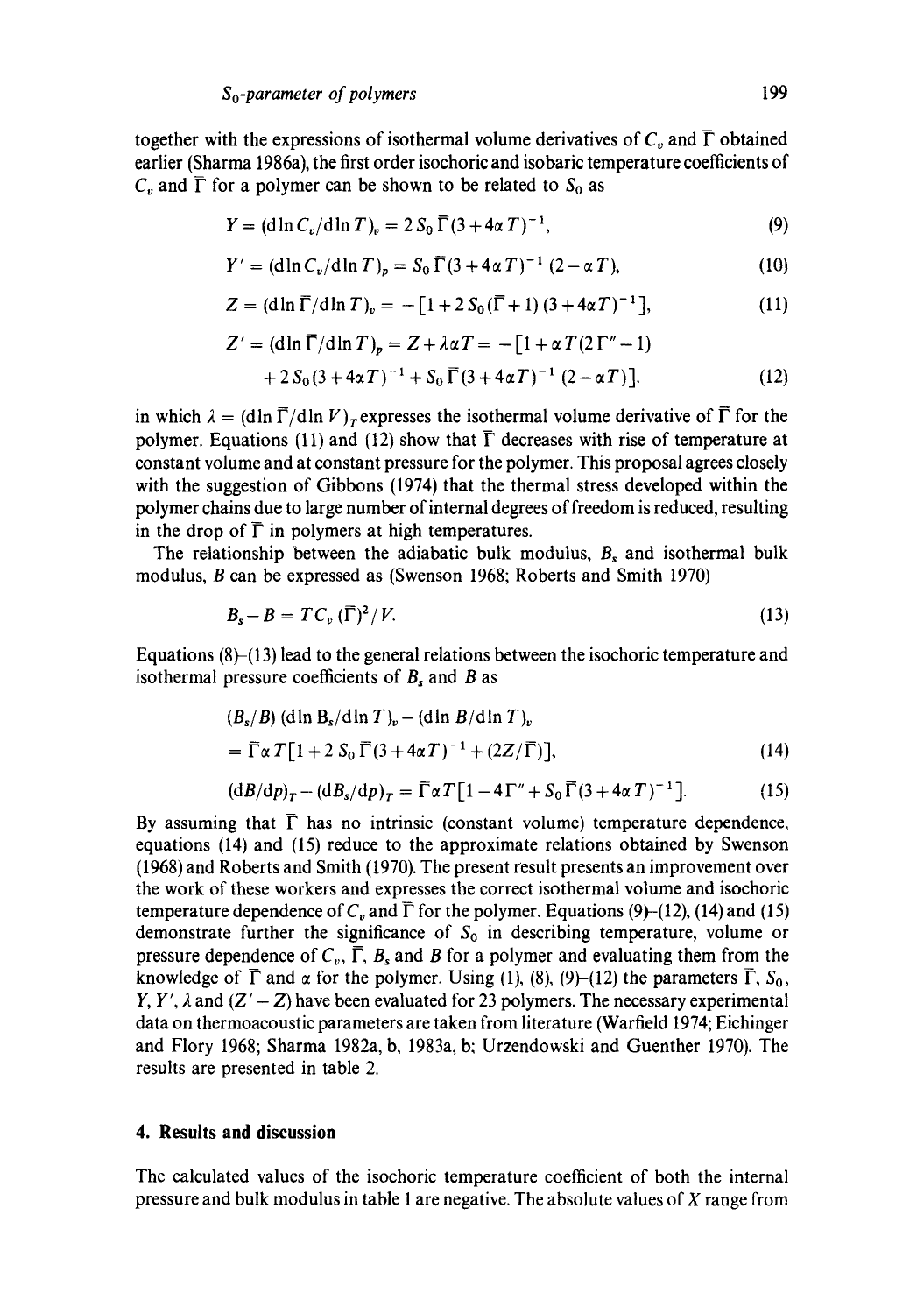| Polymer                   | $\overline{T}$<br>(K) | $\alpha \times 10^{4}$ a - d<br>$(K^{-1})$ | $\overline{\Gamma}$ a, b | $S_0$     | Y     | Y'    | λ      | $(Z'-Z)$ |
|---------------------------|-----------------------|--------------------------------------------|--------------------------|-----------|-------|-------|--------|----------|
| Phenolic polymer          | 303                   | 3.1                                        | $1-3$                    | 1.116     | 0.859 | 0.819 | 6.470  | 0.608    |
| Polyphenyl<br>quinoxaline | 303                   | 2.6                                        | $1-0$                    | 1.115     | 0.673 | 0.646 | 7.874  | 0.622    |
| Polystyrene               | 293                   | 2.11                                       | 0.79                     | 1.113     | 0.541 | 0.524 | 11.170 | 0.690    |
| Polymethyl methacrylate   | 298                   | 2.1                                        | 0.82                     | 1.113     | 0.562 | 0.544 | 10.225 | 0.640    |
| Polyethylene              | 298                   | 5.0                                        | 0.52                     | $1 - 120$ | 0.322 | 0.297 | 3.155  | 0.489    |
| Polypropylene             | 298                   | 4.8                                        | 0.96                     | 1.119     | 0.602 | 0.559 | 3.687  | 0.527    |
| Polymethylene oxide       | 298                   | $2-43$                                     | 0.51                     | 1.114     | 0.345 | 0.333 | 8.525  | 0.617    |
| Poly(4-methyl pentene-1)  | 298                   | $3 - 80$                                   | $1 - 07$                 | 1.118     | 0.692 | 0653  | 5.060  | 0.573    |
| Polyethylene oxide        |                       |                                            |                          |           |       |       |        |          |
| (Solid)                   | 298                   | 3.3                                        | $1-02$                   | 1.117     | 0.671 | 0.638 | 6.020  | 0.593    |
| Polyethylene oxide        |                       |                                            |                          |           |       |       |        |          |
| (melt)                    | 358                   | $14-0$                                     | 1.02                     | 1.094     | 0.446 | 0.334 | 2.351  | 1.178    |
| Polybutene-1              | 298                   | 4.5                                        | 0.66                     | 1.119     | 0.418 | 0.390 | 3.929  | 0.527    |
| Polychlorotri-            |                       |                                            |                          |           |       |       |        |          |
| fluoroethylene            | 293                   | $8-1$                                      | 0.36                     | 1.121     | 0.204 | 0.180 | 1.494  | 0.354    |
| Polytetrafluoroethylene   | 295                   | 1.35                                       | $0-40$                   | $1 - 110$ | 0.281 | 0.275 | 16.787 | 0.668    |
| Polyisobutylene           | 298                   | 5.55                                       | $1 - 09$                 | 1.120     | 0.667 | 0612  | 3.034  | 0.502    |
| Polychloroprene           | 298                   | $6-0$                                      | 0.60                     | 1.121     | 0.362 | 0.330 | 2.553  | 0.456    |
| Polyepoxide $+D$          | 298                   | 2.7                                        | 0.54                     | 1.114     | 0.362 | 0.347 | 7.521  | 0.605    |
| Polyvinyl chloride        | 298                   | 2.5                                        | $0 - 61$                 | 1.114     | 0.412 | 0.397 | 8.280  | 0.617    |
| Polyvinyl acetate         | 298                   | 2.07                                       | 1.12                     | 1.113     | 0.768 | 0.744 | 10.502 | 0.648    |
| Polycarbonate             | 298                   | 1.5                                        | 0.27                     | $1-111$   | 0.189 | 0.185 | 14.734 | 0.659    |
| Transpolybutadiene        | 298                   | 7.8                                        | 0.16                     | $1 - 121$ | 0.091 | 0.080 | 1.500  | 0.348    |
| Polyethylene              |                       |                                            |                          |           |       |       |        |          |
| terephthalate             | 298                   | 1.6                                        | 0.42                     | $1 - 111$ | 0.292 | 0.285 | 13.754 | 0.656    |
| Polyisoprene              | 298                   | $5-1$                                      | 0.68                     | 1.120     | 0.422 | 0.390 | 3.297  | 0.501    |
| SBR rubber                | 298                   | 6.6                                        | 0.74                     | $1 - 121$ | 0.438 | 0.395 | 2.229  | 0.438    |
| Butyl IIR                 | 298                   | 5.7                                        | 0.68                     | 1.121     | 0.414 | 0.379 | 2.793  | 0474     |

Table 2. Calculated values of temperature and volume derivatives of the isochoric heat capacity and thermodynamic Griineisen parameter of polymers.

<sup>a</sup> Warfield (1974); <sup>b</sup> Sharma (1982a, b, 1983a b); <sup>c</sup> Eichinger and Flory (1968); <sup>a</sup> Urzendowski and Guenther (1970).

about 0.44 to 0.77 and those of F from about 1.0 to 1.7 which are of the same order as observed for crystalline and molten alkali halides, liquid alkali metals, ionic and quasispherical molecular liquids (Sharma 1983d, 1986a, b). Large volume expansivity for a polymer at the same temperature corresponds to a small absolute value of X,  $\Gamma'$  and F which decreases with rise of temperature for the polymer. The decrease in  $\Gamma'$  with temperature, arising due to large number of internal degrees of freedom and the nature of anharmonic interactions in a polymer may be indicative of some kind of molecular ordering effect. This suggests that the structural ordering process continues in the polymer due to the increasing storage of energy in high frequency vibrations as the temperature is raised in the glassy region, and  $\Gamma'$  and f become constant at the glass temperature of the polymer (Curro 1973; Warfield 1974; Gilmour *et al* 1978; Simha and Boyer 1962).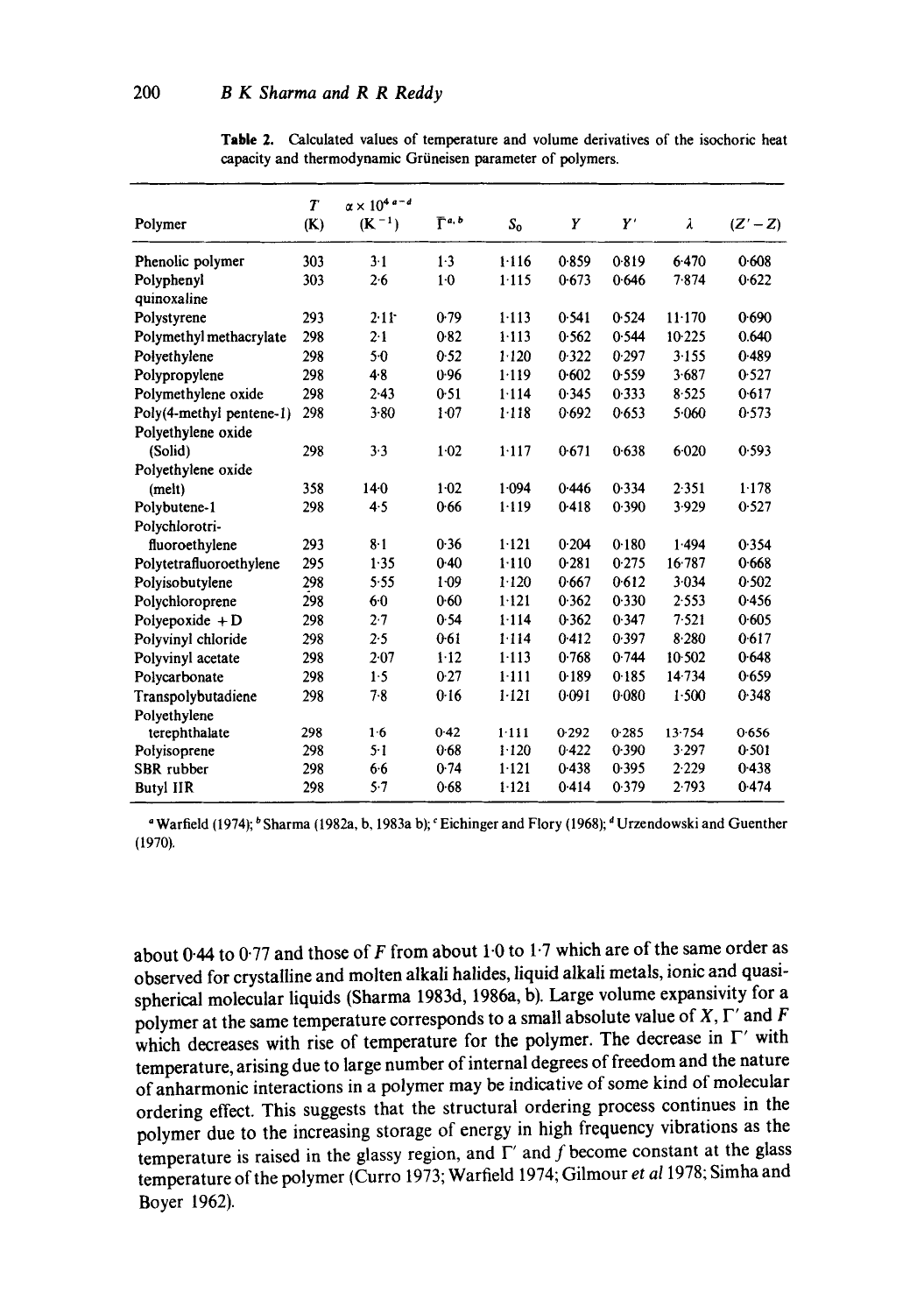The values of  $f$  increase with temperature thereby introducing greater additional disorder in a polymer. For most of the polymers, the values of fare around  $0.20$ , which are of the same order as observed for saturated hydrocarbons (Soczkiewicz 1977) and polycrystalline alkali halides, rare earth metals, liquid alkali metals, alkali halides and polyatomic ionic liquids (Sharma and Reddy 1985). The quasi-constancy of the quantity fat 293 K for a wide variety of polymers and liquids has echoes in the universal value of the fractional free volume at the glass temperature in the WLF theory (Williams *et al* 1955). The parameters  $S_0$  and  $A^*$  have, on the average, constant values of  $1.11 \pm 0.01$  and  $1.05 \pm 0.01$  respectively, for all the polymers examined presently. This implies that, on the average, the approximate relationships  $S_0 = 5.55f$  and  $A^* = 5.25f$ hold true for the polymers.

The plot of  $S_0$  as a function of temperature shown in figure 1 confirms the constancy and the temperature invariance of  $S_0$  for the polymers over the whole temperature range of 173 K to 383 K.

Equation (1) shows that  $S_0$  is proportional to the product of X and  $(3 + 4\alpha T)$ . It is interesting to note that a large  $\alpha$  corresponds to a small absolute value of X for a polymer. However, the value of the term  $(3 + 4\alpha)$  increases with rise of temperature in such a way that  $S_0$  tends to be independent of the value of  $\alpha$  for the polymer. The temperature dependence of the sound speed of polymers in the glassy state is linear and is governed by the bulk modulus and not the density (Hartmann 1980). The logarithmic temperature derivative of the bulk modulus in a polymer is twice that of the sound speed in the polymer (Hartmann 1975, 1980). This shows that  $S_0$  in equation (3) is useful for imparting a negative isochoric temperature coefficient of sound speed indicating a decrease in the sound speed with temperature, in accordance with the earlier work (Sharma 1983a) for a polymer. This implies that volume changes caused by temperature have a greater effect on the bulk modulus or sound speed than equal volume changes caused by pressure for the polymer.

It has also been established (Sharma 1985, 1986b) that  $S_0$  may be termed as a molecular constant which retains its constancy for a wide variety of substances in polycrystalline, molten and liquid state. Due to the additive property implied in  $S_0$ , the possibility of computing the isochoric temperature coefficient of sound speed and bulk modulus for liquid mixtures and polymer solutions from equations (1) and (3) is extremely useful.

At the melting point  $T_m$ , the relationship  $0.31 \le \alpha T_m \le 0.33$  has been obtained for polymer melts (Simha and Jain 1978). Taking the average value of  $\alpha T_m = 0.32$ ,  $S_0 = 1.11$  for polymer melts, using equation (1) and the earlier expression (Sharma 1985) for  $C_1$ , the calculated values so obtained for  $C_1$ ,  $\vec{B}$  and  $\vec{V}$  are 7.885, 0.158 and 1.264 respectively. This value of  $\vec{V}$  is of the same order as observed for polymer melts (Simha and Jain 1978). Since  $B^*$  and  $V^*$  are constant for a polymer, these values render a relationship  $VB^{(1/7.885)}$  = constant for polymers. An analogous relationship  $VB^{(1/7)}_s$ = constant has been obtained by Wada for liquids (Jain and Pandey 1975) which is widely used for investigating the physico-chemical behaviour of fluids and fluid mixtures. This shows that  $S_0$  is useful in interpreting the bulk modulus in molecular terms for a polymer, leading to the relation  $B \propto V^{-7.885}$ , analogous to that of Wada for a liquid.

At the glass transition temperature  $T_g$ , the average value of  $\alpha T_g = 0.17$  has been obtained for polymer glasses (Simha and Boyer 1962). Using equation (1) and taking  $S_0 = 1.11$  for polymer glasses, the calculated values for  $C_1$ ,  $\tilde{B}$  and  $\tilde{V}$  are 10.442, 0.225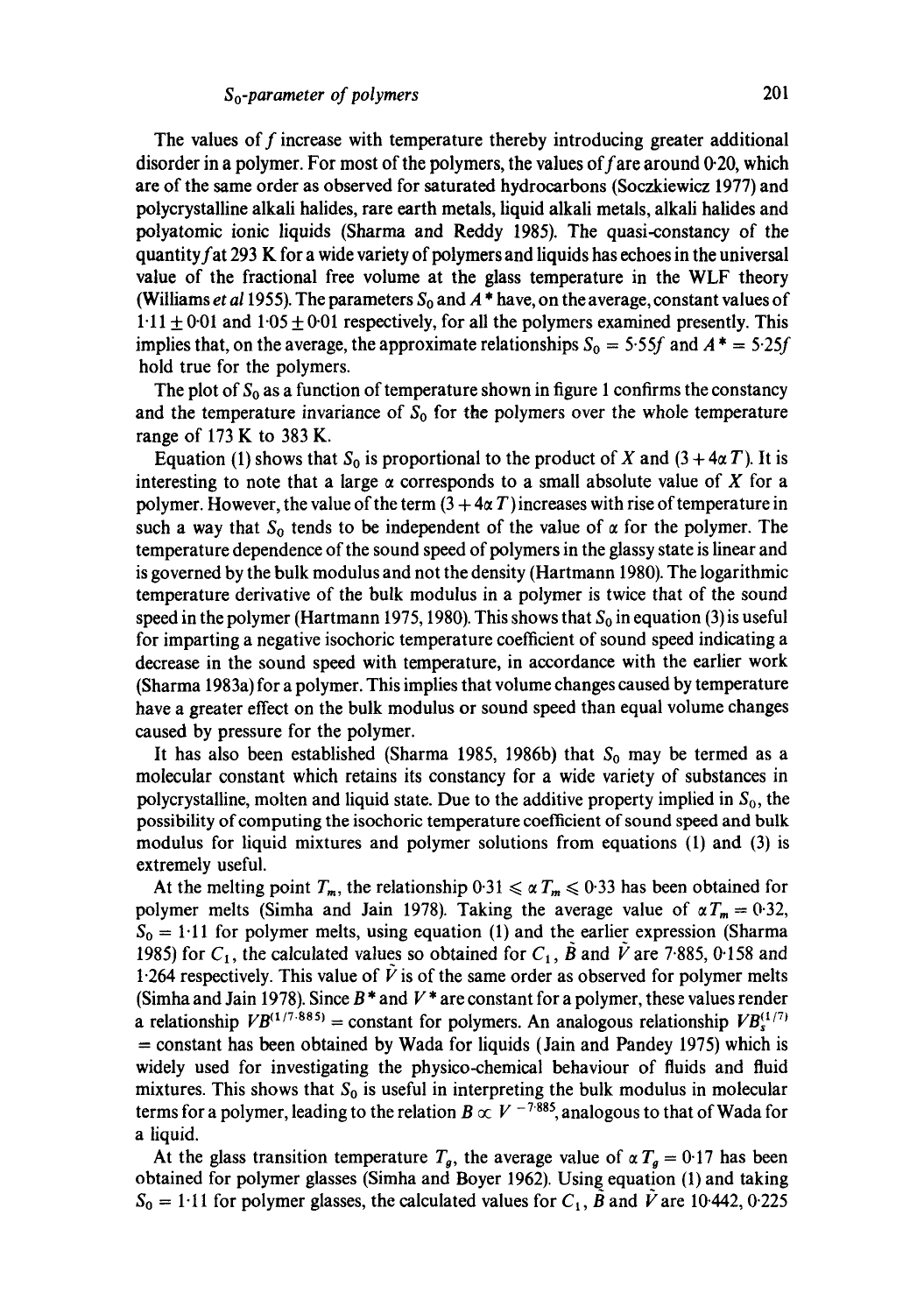and 1.153 respectively. This value of the reduced specific volume at  $T_g$ , based on the constancy and temperature invariance of  $S_0$ , renders the value of  $(V^*/V)$  as 0.87 which is identical to that obtained for polymers in the glassy state (Breuer *et al* 1966). This shows that equation (1) for  $S_0$  can be employed for estimating the molecular bulk modulus,  $B^*$  from the experimental data on  $\alpha$  and B at  $T_q$  for polymer glasses. The anharmonicity of molecular vibrations and the bulk modulus of a polymeric material are determined primarily by the inter-chain forces and are not dependent on the bonding along the macromolecule (Sharma 1983b). Thus  $S_0$  is useful for a wide variety of polymers and is significant for investigating various physicochemical, thermoacoustic and anharmonic properties.

The calculated values of the quantity Y and Y' as given in table 2 are positive and range from  $0.09$  to  $0.86$  and about  $0.08$  to  $0.82$  respectively for the polymers presently examined, indicating an increase in the isochoric heat capacity with temperature. This shows that the values of the isochoric and isobaric temperature coefficients of  $C_v$  are of the same order and differ by a factor less than 0.1, within  $10\%$  of Y, similar to that observed for cubic solids (Swenson 1968). The calculated values of  $\lambda$  are positive and range from about 2 to 17 for polymers as compared to 3 to 5 for fluorocarbon fluids and liquefied gases, and around 1 to 2 for alkali halides (Sharma 1983d). However, the values of the quantity  $(Z'-Z)$  expressing the difference between the isobaric and isochoric temperature coefficients of  $\overline{\Gamma}$  are low (< 0.7) which is within 20% of  $\lambda$  for these polymers. This shows that  $\overline{\Gamma}$  increases with volume at constant temperature for polymer. A similar pattern has also been observed for cubic solids and alkali halides (Swenson 1968; Sharma 1983d).

The present treatment offers a convenient means for establishing the constancy and temperature invariance of  $S_0$  and for investigating several thermoacoustic properties by relating it to the isothermal lattice Grüneisen parameter, fractional free volume, and isobaric and isochoric temperature coefficients of thermodynamic Grüneisen parameter and isochoric heat capacity of polymers. This allows further understanding of the significance of  $S_0$  in describing anharmonic behaviour with regard to molecular order and interchain forces in glassy polymers and polymer melts.

### **Acknowledgements**

The authors wish to thank Dr B Hartmann, Polymer Physics Group, Naval Surface Weapon Centre, Silver Spring, Maryland, USA and Prof. R N Haward, Centre of Materials Sciences, University of Birmingham, England for helpful correspondence.

### **References**

Allen G, Gee G, Managaraj D, Sims D and Wilson G J 1960 *Polymer* 1 467 Barker R E and Chen R Y S 1967 *J. Appl. Phys.* 38 4234 Breuer J, Haward R N and Rehage G 1966 *Polymer Lett.* 4 375 Curro J G 1973 *J. Chem. Phys.* 58 374 Dugdale J S and MacDonald D K C 1953 *Phys. Rev.* 89 832 Eichinger B E and Flory P J 1968 *Macromolecules* I 285 Gibbons T G 1974 *d. Chem. Phys.* 60 1094 Gilmour I, Trainor I and Haward R N 1978 *J. Polym. Sci. Polym. Phys.* Ed. 16 1277, 1291 Hartmann B 1975 *J. Appl. Polym.* Sci. 19 3241